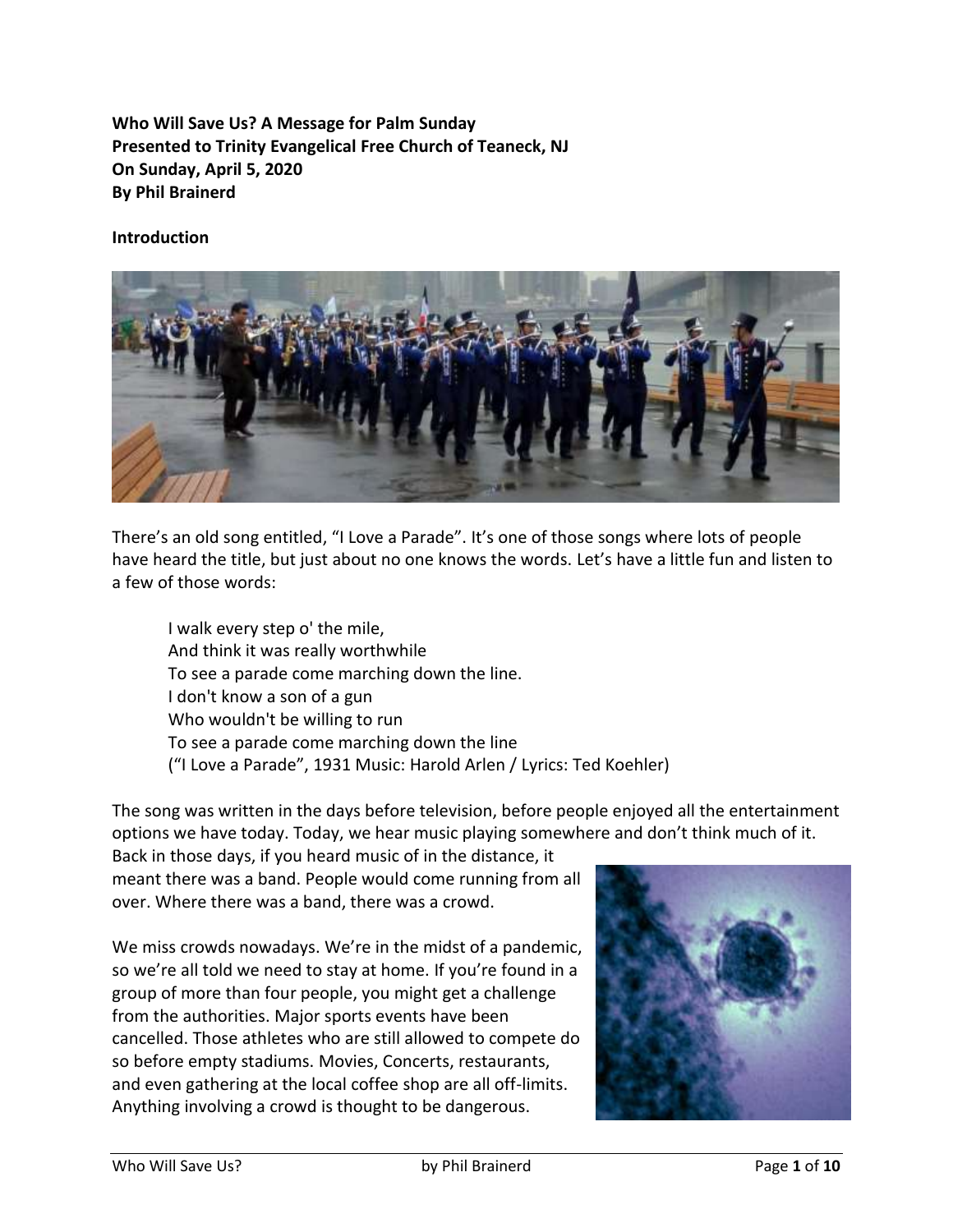Just a few days ago was April first, also known as "April Fool's Day." When I was in elementary school, we might run up to someone on that day and say, "Hey, you have a purple spider with yellow polka dots on your back." Then, we'd yell out, "April Fools!". That's what April Fool's day is all about. You make up things that are really crazy and highly improbable, hoping someone will believe you. Imagine at any other time that someone tried to make up an April Fool's gag saying that people all over the world would be locked in their homes and afraid to go out. I wish we could all look at the headlines in the papers and just say, "April fools". But, we can't.

Worse, with all public meetings prohibited, churches are closed all over the world. In the early days of the church, the first few centuries after the time of Christ, Christians were persecuted. So, they often held services in small groups in people's homes in secret. Then, in the year 313 A.D., the Emperor Constantine created something called, "The Edict of Milan". It was a proclamation making Christianity legal for the entire Roman Empire. In the centuries since that proclamation, there has never been a time when churches as a whole were prevented from celebrating Palm Sunday and Easter in public. But here we are.

Yes, we're living in very troubling times, but God is in control.

And we know that in all things God works for the good of those who love him, who have been called according to his purpose. (Romans 8:28)

Maybe the fact that we miss the crowds will help us today. We're going to be looking at an event that occurred almost 2000 years ago. It was a parade. This parade drew quite a crowd. It took place in the ancient city of Jerusalem. Maybe the fact that we miss the crowds will help us to better understand the crowd we'll be visiting today as we look at that parade that took place so long ago.

Let's read about it. Let's read about the first Palm Sunday.

12 The next day the great crowd that had come for the festival heard that Jesus was on his way to Jerusalem. 13 They took palm branches and went out to meet him, shouting, "Hosanna!" "Blessed is he who comes in the name of the Lord!" "Blessed is the king of Israel!" 14 Jesus found a young donkey and sat on it, as it is written: 15 "Do not be afraid, Daughter Zion; see, your king is coming, seated on a donkey's colt." (John 12:12-15 (NIV))

Imagine the scene: We're told there's a festival. This festival surrounded the Jewish celebration of Passover. Centuries before, the Hebrew people lived in bondage, slaves in the land of Egypt.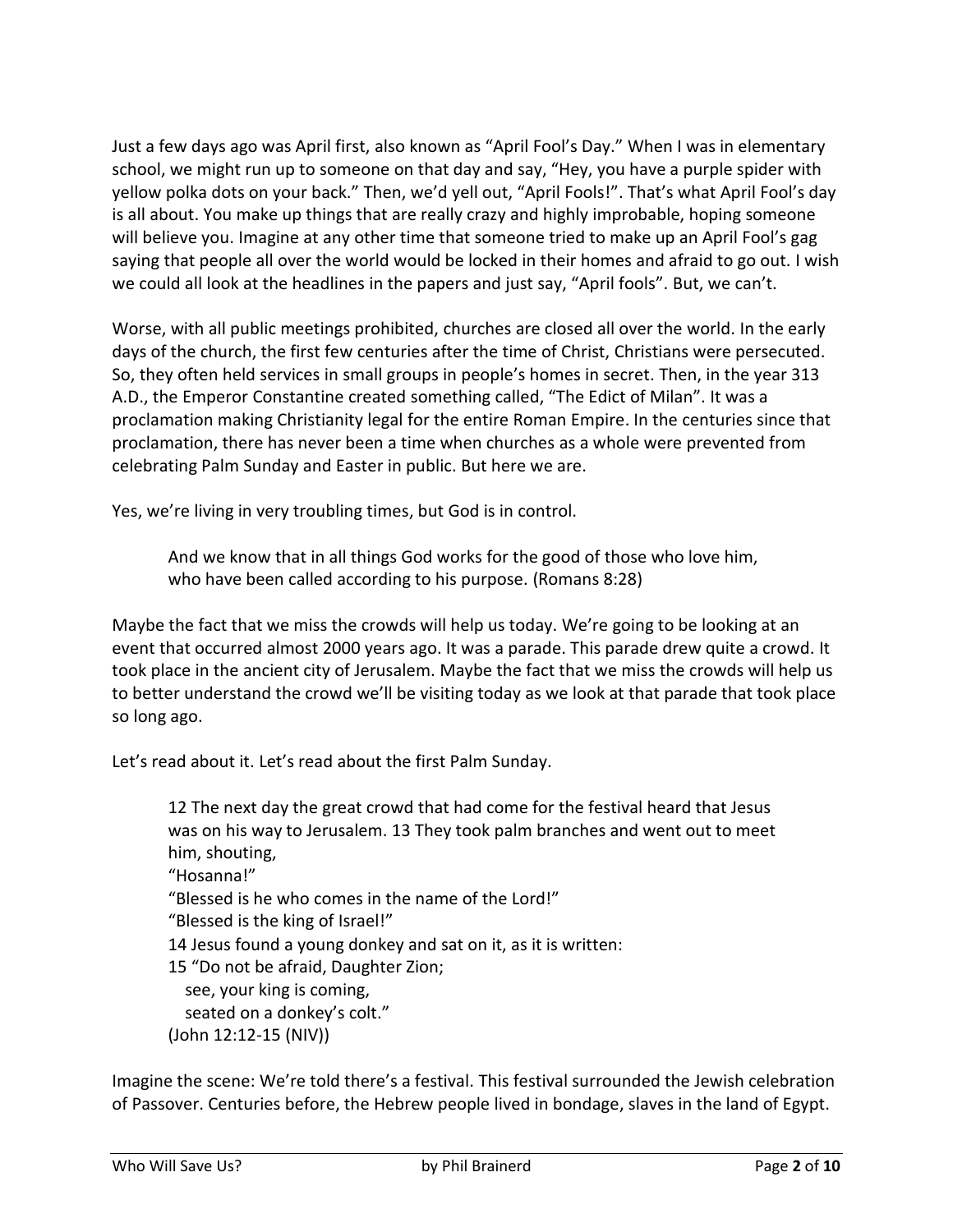One day, their God sent a man to save them: Moses. Through Moses, the God of the Hebrew people showed awesome power that allowed them to leave their bondage and live in freedom.

So, centuries later the Jewish people still celebrated this event. Who doesn't like a celebration? Jerusalem was the center of the celebration, so the city was very crowded.

There were lots of people visiting Jerusalem. Some were looking for the religious significance of the event. Others just liked the celebration. There was music. There were parties. Where there are lots of people, there are usually merchants very happy to sell food and supplies, and maybe even souvenirs to the visitors.

Suddenly, word gets out: There is a man named Jesus of Nazareth. And he's coming into town. Many believe that Jesus is a great prophet. So, they run to see him. When they saw Jesus, a visit turned into a parade. The crowds lined the road as Jesus went by. Then the people in the crowd did something very special:

They took palm branches and went out to meet him, shouting, "Hosanna!" "Blessed is he who comes in the name of the Lord!" "Blessed is the king of Israel!" (John 12:13)

Why would they do that? Let's find out by looking at what they said.

First, they shouted the word, "Hosanna". It's a word that means, "Save us". Many people in Israel in those days believed that they needed to be saved. They had been invaded by the Romans. The Romans could be cruel - People were very afraid of them. They were oppressive in many ways, and the Hebrew people wanted them out.

Every now and then, someone would come along and attempt a revolt. Up to this time, the revolts were easily crushed by the might of Roman armies. Anyone participating in a revolt could be punished by crucifixion. Crucifixion wasn't invented by the Romans just for Jesus. It was a standard tool for troublemakers. Troublemakers were to be made an example. So, it wasn't unusual for people around Israel to see men nailed to crosses by the road.

The Hebrew people had come to know that, if someone were to successfully revolt against the romans, it would have to be someone very special: Someone sent from and empowered by God. They had long waited for a very special man who could do this. Their prophets had announced the Messiah, the anointed one, the Great King.

When they looked at Jesus, they believed this great king had come. This was the man, who, like Moses, would lead them to freedom. And so, they shouted out, ""Hosanna! Blessed is he who comes in the name of the Lord! Blessed is the king of Israel!"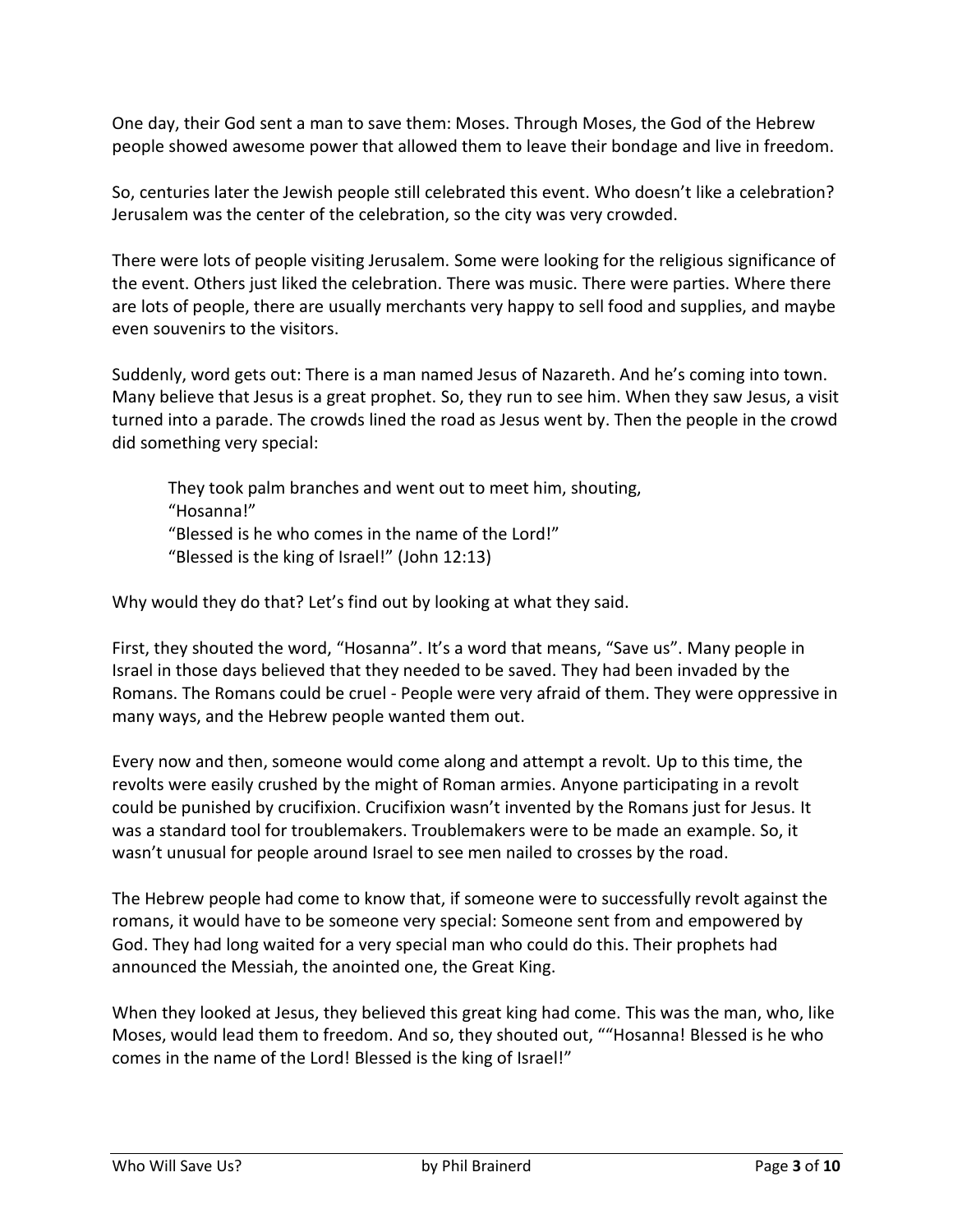Now, here's something important. When the Hebrew people worshipped, they used a collection of songs that we today call "The book of Psalms". That's right – The book of Psalms is a hymnal. The Psalms were all set to music. A very popular one was Psalm 118. Here are some of the words from that Psalm:

25 Lord, save us! Lord, grant us success! 26 Blessed is he who comes in the name of the Lord. From the house of the Lord we bless you. 27 The Lord is God, and he has made his light shine on us. With boughs in hand, join in the festal procession up to the horns of the altar. (Psalm 118:25-27)

So, the crowds believed that Jesus would save them. He came in the name of the Lord, so he would save them through the power of God. They believed that he was the great King. And so, the residents of Jerusalem remembered a song that they often sang in worship. A song that said, "grab a branch from a tree and be ready to wave it. Join in the procession."

Here's where the story takes a twist. There were some things that the people of Jerusalem got right about Jesus. Yes, he was their Savior. Yes, he did come in the name of the Lord. He was a great prophet of great power. And yes, he was the great King, the Messiah.

But there were some things that the crowds got wrong. Let's read again from John 12.

14 Jesus found a young donkey and sat on it, as it is written: 15 "Do not be afraid, Daughter Zion; see, your king is coming, seated on a donkey's colt." (John 12:14-15)

This must have seemed odd to many. A savior capable of throwing off the Romans should have been a great warrior. He should have ridden in on a beautiful horse. Or, maybe he should have driven a chariot?

But no, this Savior was different. One of the reasons we believe that Jesus was the great King, the Messiah, was that he fulfilled many prophecies from the Hebrew Scriptures. He's doing that here. The writer, the Apostle John, quotes the prophet Zechariah.

> 9 Rejoice greatly, Daughter Zion! Shout, Daughter Jerusalem! See, your king comes to you, righteous and victorious, lowly and riding on a donkey, on a colt, the foal of a donkey. (Zechariah 9:9-10)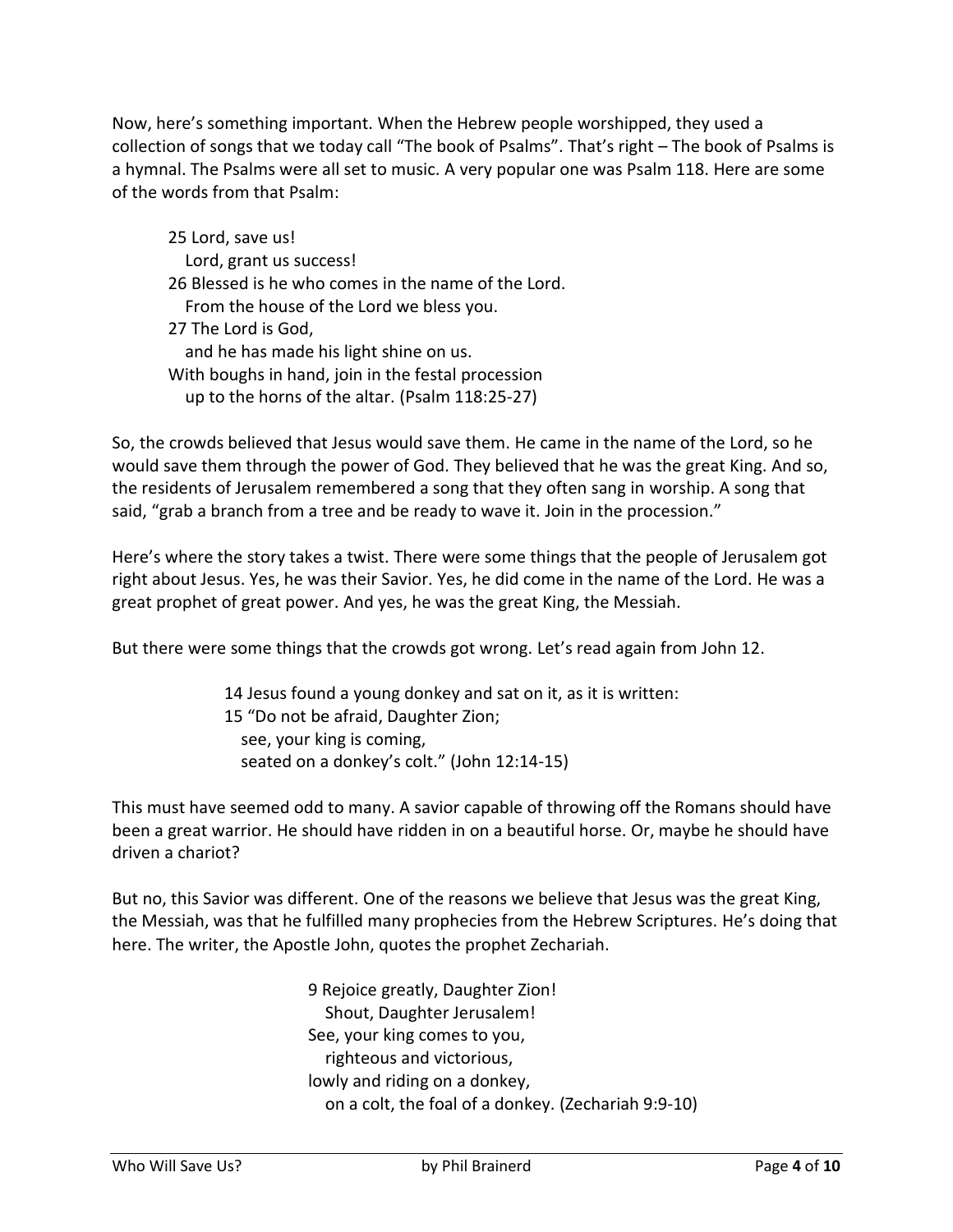So, Jesus fulfilled that prophecy. Instead of a horse, he rode in on a donkey. But what's more important is why. Let's read more:

> 10 I will take away the chariots from Ephraim and the warhorses from Jerusalem, and the battle bow will be broken. He will proclaim peace to the nations. His rule will extend from sea to sea and from the River to the ends of the earth . (Zechariah 9:9-10)

This King, this Savior, was going to be like no other. Someday, he would rule to the ends of the earth. Yes, he would be victorious, but not because of the strength of horses and chariots. He would have no need for those things. Horses were for the powerful, the wealthy, the elite. This king came on a donkey. Zechariah says this is a "lowly" way to enter the city.

The donkey is an animal for the common people, for the workers. Most kings would come and expect to be served. This king was coming to serve others. *He was coming to get to work.*

This king wasn't coming to start a war. He was coming to make an offer of peace. His power wouldn't come from weapons like chariots. It would come from something else.

This is where the story takes a second twist.

The psalm we read earlier, Psalm 118, says that there would be a procession, a parade. The people thought that maybe, they were marching to a palace. Their king would surely ride up to a throne. But, this procession didn't go straight to the throne. It was going somewhere else.

Let's read a sentence from Psalm 118 again.

The Lord is God, and he has made his light shine on us. With boughs in hand, join in the festal procession  *up to the horns of the altar (emphasis mine).* (Psalm 118:27)

This procession didn't lead to a palace and a throne. It led to an altar.

Altars are where you make a sacrifice. That sacrifice can be something you've worked hard for, like grain. It can be poured out on the altar as an offering to God, never to be seen on this earth again.

Or, the sacrifice can be a living thing. It can be an animal slaughtered as a sacrifice for sin.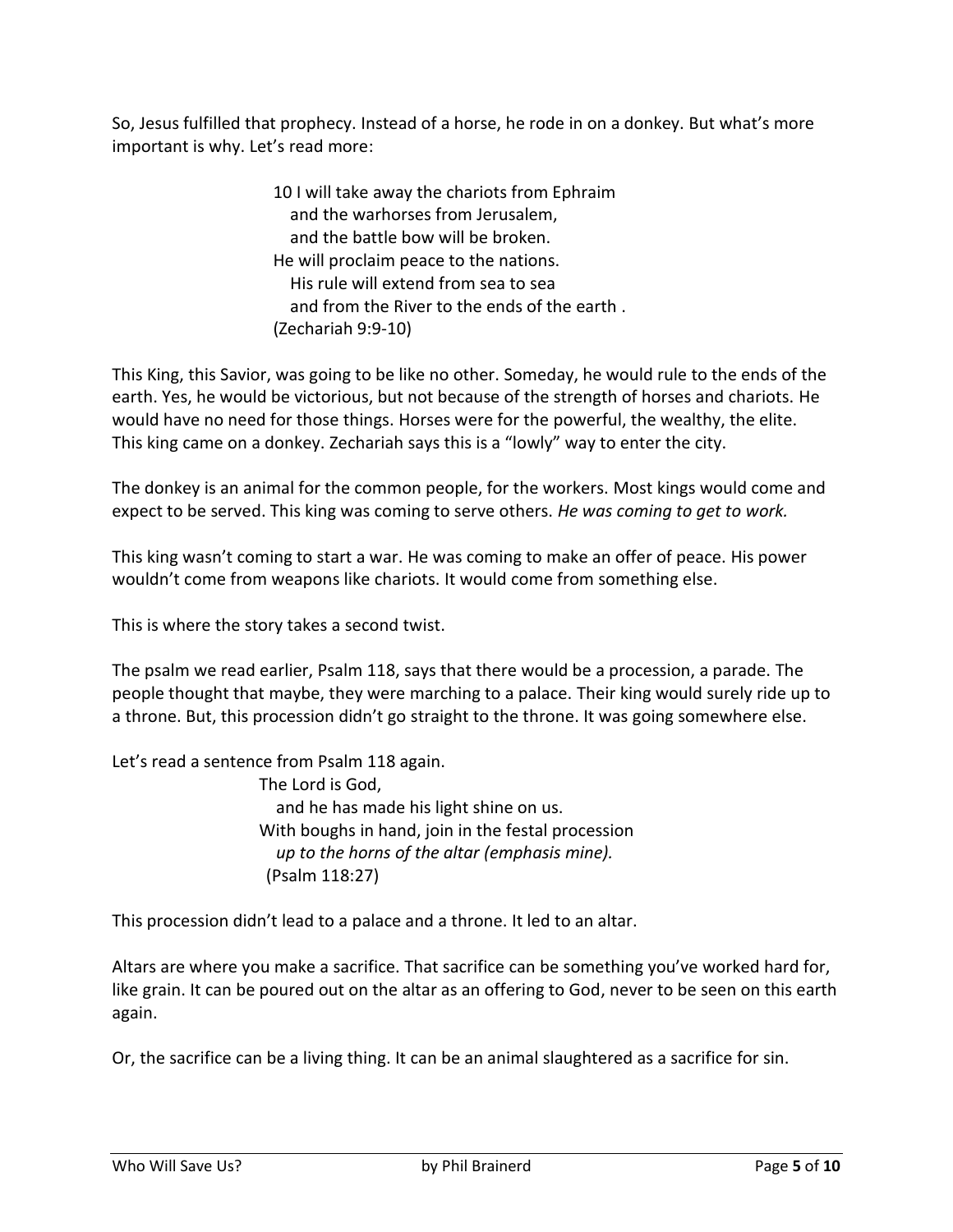Yes, the great King, the Messiah had come. But his power wasn't in weapons. One day, he would sit on a throne. But the path from Palm Sunday to that throne wasn't a military revolution. The path didn't come from a demand that people serve their King. The path was through service to others. The path was through a sacrifice for sin.

Jesus would later say, "…the Son of Man did not come to be served, but to serve, and to give his life as a ransom for many." (John 20:28) The path to the throne was across an altar, with the great King himself being offered as the sacrifice for sin.

Centuries later, we still remember Palm Sunday. It generally starts a week of remembrances leading up to Easter. It's a bittersweet event.

On the one hand, we're given a picture of what heaven will look like someday. There will be joyful people, lots of them (yes, crowds) in a state of constant celebration. All creation will celebrate Jesus Christ on his throne. So, we come to church. It's not unusual to see palm branches handed out. We don't sing, "I love a parade" - We have better songs for joyful worship. But the main point is: We remember the positive side of that great event.

But, having a positive side means there's a negative side. Only a few days after Jesus was cheered in a spontaneous parade, the crowds dispersed. As we said, the crowds missed some important parts of this man Jesus and his work. They understood correctly that Jesus was a Savior and the Great King. But, they thought that meant he'd immediately whip out a sword and lead the revolution against Rome. Instead, he was arrested. When the crowds saw this, they turned on Jesus.

Some participated in the mobs that called for Jesus to be crucified. How tragic! There may have been some in the crowd who one day shouted "Hosanna", that only a few days later shouted "crucify".

This crowd failed to understand that Jesus, the man who came in the name of the Lord, was doing exactly what God sent him to do. The greatest enemy of the Hebrew people wasn't Rome. The greatest enemy of the Hebrew people, and all people, is sin and death.

Fortunately for all of us, God is bigger than any crowd. No collection of humans, no matter how large, can thwart the plans of God. When Jesus was nailed to that cross, God transformed it into an altar. There on the Cross, on that altar, Jesus was sacrificed for the sins of the world.

The story could end there. We could sing a hymn, and all go home, carrying our palm branches with us. But today, on Sunday April 4, 2020, Palm Sunday, we have an incredible and rare opportunity.

In many ways, the first Palm Sunday, early in the first century A.D., was really not much different than today. In those days, the people of Jerusalem were looking for a savior. Sadly,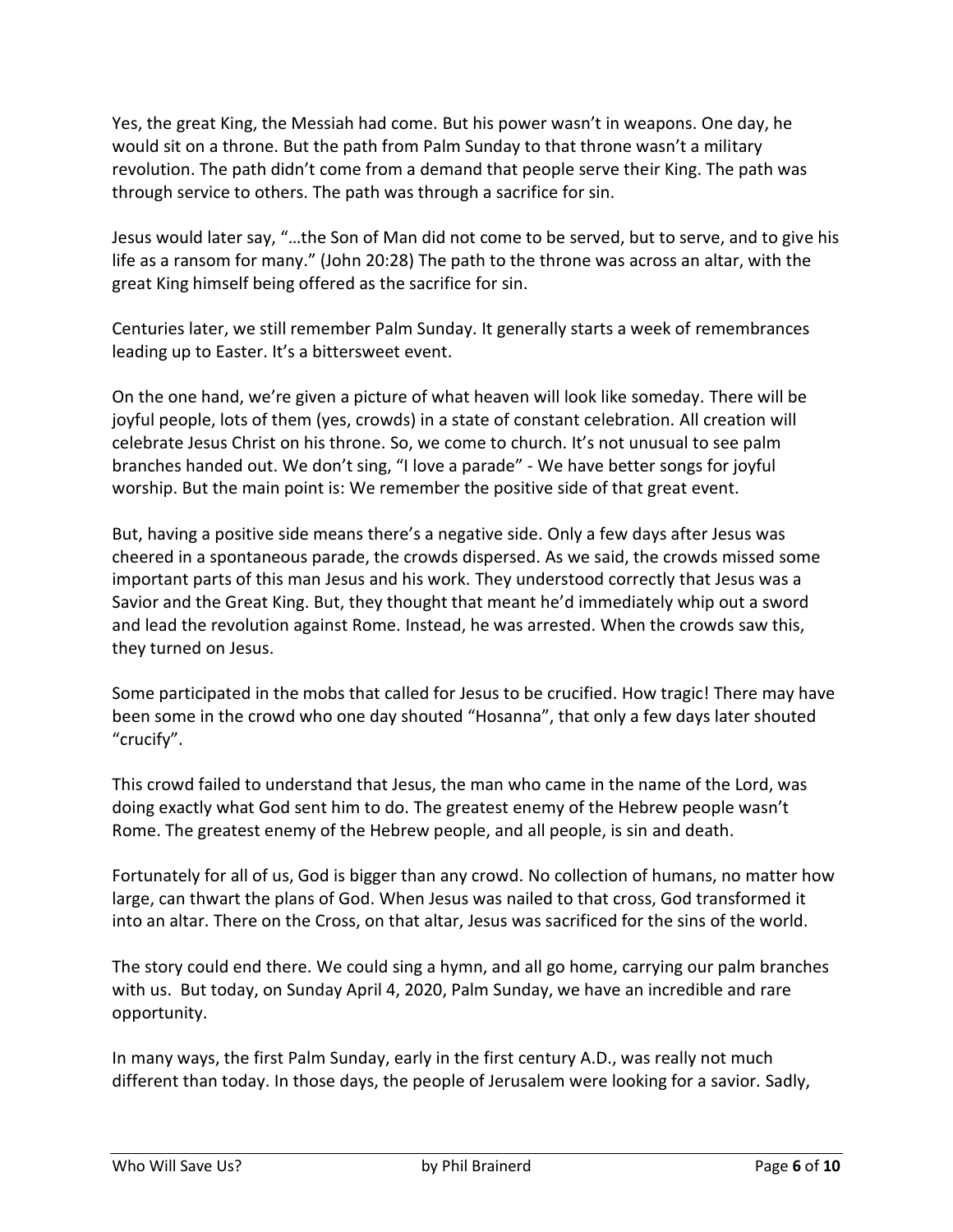they had some bad ideas about what their savior would look like. Because of that, in one of the most irrational and tragic events in history, they rejected their Savior when he came.

It's really the same today. All over the world, people are afraid. They're confused. They're angry. They're looking for a Savior, too. And, they have some very wrong-headed ideas about what their savior will look like.

Let's look at some situations related to our current crisis.

Early this year, we learned about the Coronavirus. It didn't take long for the world to discover how bad it was. What did people think would save them? How did people respond? - *They went to the grocery stores and cleaned all the toilet paper off the shelves.*

Before we get too far here, I should mention that I'm old enough to remember a time when ministers didn't talk about toilet paper, or toilets for that matter, during their sermons. Talk about an April Fool's joke! Imagine that you lived 40 years ago. What if April  $1<sup>st</sup>$  and Palm Sunday fell on the same day? Imagine someone coming up to you and saying, "It's Palm Sunday, and the minister is going to talk about toilet paper." The whole room could have yelled, "April Fool".

Well, I guess these are the benefits of living in the  $21<sup>st</sup>$  century. So here we go.

It's been weeks now since everyone began to "shelter at home". You can still go into big grocery stores and see the entire paper aisle empty. The Grocery store near me has white shelves. You need sunglasses to do down that aisle.

And here's the best part. What does toilet paper have to do with battling the Corona virus? Absolutely nothing! We're all being bombarded with news article, videos, emails and other notifications about the virus. I haven't seen one that suggests you should stock up on TP.

I can understand why hand sanitizer went fast. I could understand products that disinfect things; sprays and wipes and all that. But toilet paper? No. That's pure, irrational fear. If everyone would have just stayed calm, there would be plenty of paper products for everyone. Sadly, a few people have garages full of the stuff.

Things get worse. Not only does hoarding paper products hurt the general population, it's dangerous. Paper is very flammable. If you have a garage full of it, and one package is sitting on an old electrical cord, your whole garage will go up in flames. If you're the one hoarding, you'd better hope the flames don't take your whole home down along with the garage.

What can save us from our crisis? Not hoarding! Hoarding a false savior. It has nothing to do with solving a serious problem. It just hurts everyone and endangers the people who do it.

So, why do people do it? *Because they're afraid.*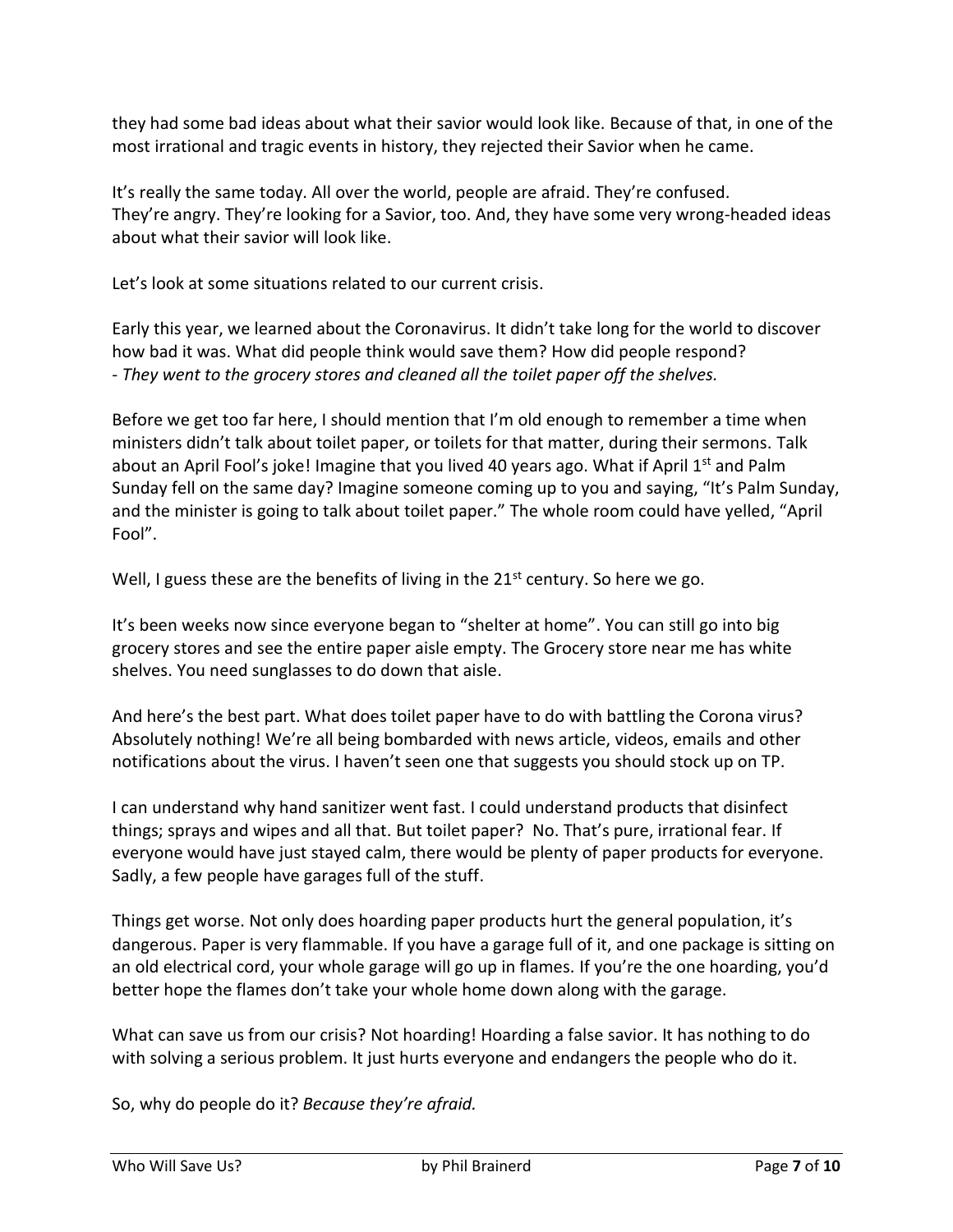They believe they're in danger, and they desperately want something to make them feel safe. When you let fear get the best of you, you can become irrational. When you're irrational, it's easy to fall to illusions. Apparently, the site of a garage full of paper products makes some people feel safe. But any person who steps back and takes a deep breath knows that this is only an illusion. *A garage full of toilet paper won't save you.*

Let's move on to another one. Here are some recent headlines:

"Booze sales are booming as people stockpile alcohol" (CNN.com) "U.S. online alcohol sales jump 243% during coronavirus" (Marketwatch .com) "Americans are drinking a crazy amount of alcohol during coronavirus lockdown" (NYPost.com)

We have a range of people reading to this. Many Christians don't see any need for alcohol. Other Christians would say that a glass of wine with your dinner is acceptable. But, they all agree: locking yourself away with a bottle doesn't solve any problems. If you fry your liver with alcohol, you're just in more danger from disease, viruses other. Also, I fear for the families of people who get inebriated during tough times. Abuse of all kinds increases with the amount of consumption. Alcohol and drugs are false saviors. They don't help anything. They just endanger the people who abuse them. *A cabinet full of alcohol won't save you.*

So, why is this like the first Palm Sunday so many years ago? What do hoarding and substance abuse have to do anything we're discussing?

Let me repeat: In those days, the people of Jerusalem were looking for a savior. Sadly, they had some bad ideas about what their savior would look like. Because of that, in one of the most irrational and tragic events in history, they rejected their Savior when he came.

Why did those people have bad ideas about their savior? Because they had some bad ideas about their worst problem. They thought their worst problem was the Romans. They were afraid of the Romans. They were angry at the Romans.

But Jesus knew better. He knew that their worst problems were sin and death. And those things aren't helped by an armies or chariots or swords. *Those things are helped by a Savior who's willing to die as a sacrifice for our sins.*

Today it's the same thing. We're all afraid of a virus. We're afraid, because we're all afraid of dying. And so, we look to strange saviors like hoarding and substance abuse. Before the virus, we looked to saviors like our jobs and our stock markets. Those have all fallen before this new enemy.

But we too, have a greater enemy. Just like the people of ancient Jerusalem, our greatest enemy is sin and death. We too, need a Savior willing to die for our sins. If we trust him. If we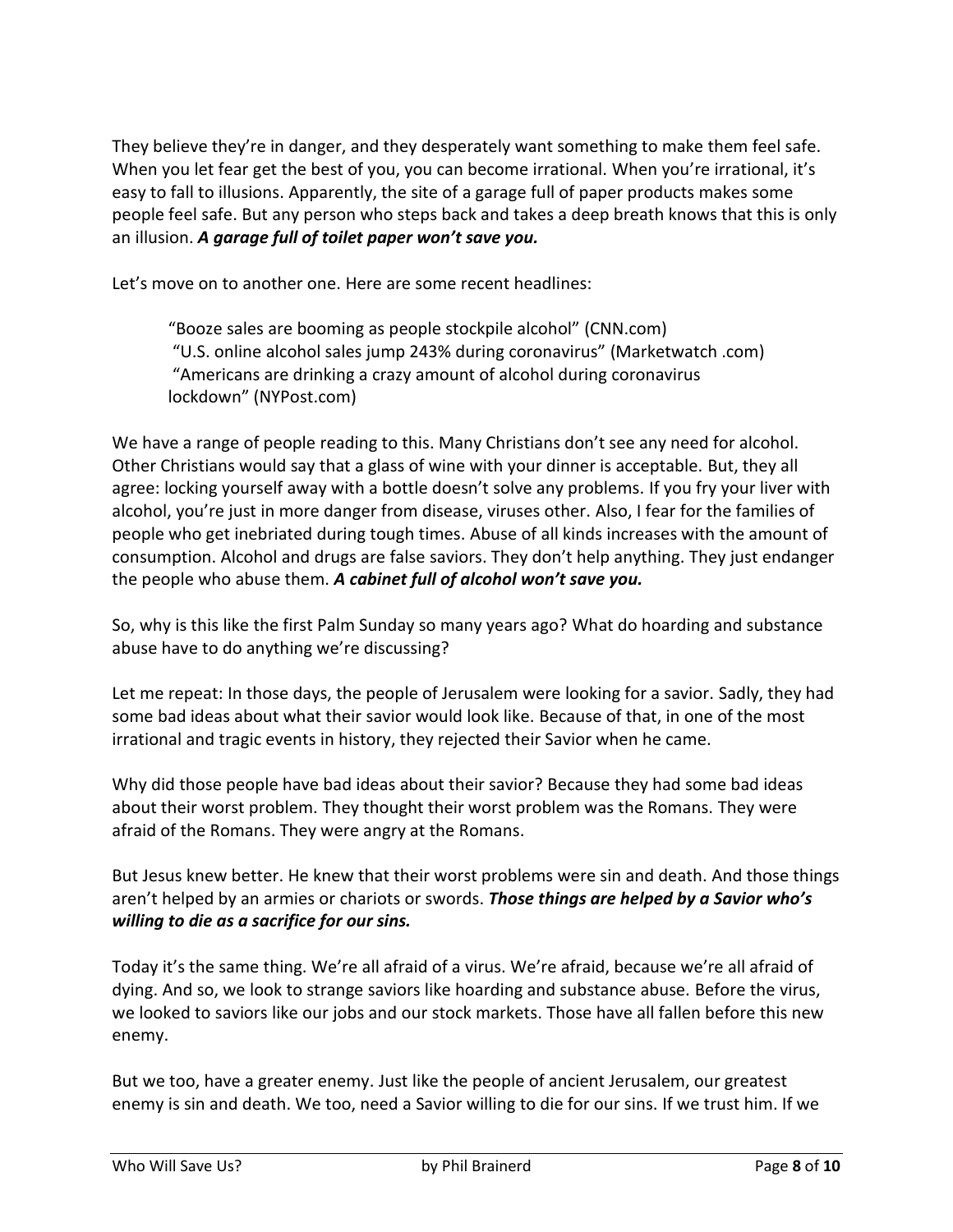accept his sacrifice, we don't need to fear death. We don't need to fear death because he has conquered it. For any who are worried about death, the Apostle Paul wrote these words:

51 Listen, I tell you a mystery: We will not all sleep, but we will all be changed— 52 in a flash, in the twinkling of an eye, at the last trumpet. For the trumpet will sound, the dead will be raised imperishable, and we will be changed. 53 For the perishable must clothe itself with the imperishable, and the mortal with immortality. 54 When the perishable has been clothed with the imperishable, and the mortal with immortality, then the saying that is written will come true: "Death has been swallowed up in victory."

55 "Where, O death, is your victory? Where, O death, is your sting?"

56 The sting of death is sin, and the power of sin is the law. 57 But thanks be to God! He gives us the victory through our Lord Jesus Christ. (I Corinthians 15:51- 56)

## **Conclusion**

This Palm Sunday is different than any for 17 centuries because the doors of our churches have been closed. The world may close the doors of our church, but no one can close the eyes of our hearts. We can still remember that wonderful day almost 2000 years ago when the streets of Jerusalem rang out with praise for the King of Kings and Lord of Lords.

We can't stand in a crowd today, but we can look forward to the day when millions of souls will stand before the throne of the living savior, Jesus Christ. In that wonderful place, there will be no more disease. If any of our brothers and sisters in Christ have been taken from us for any reason, we will see them there.

The lights of our church building may be out today, but the light of the world, Jesus Christ, stands ready to reveal his will to us through his word.

Even if there isn't a church in the world open on this Palm Sunday, Easter week will still take place right on schedule next week. We can't join in the procession, but we can still remember in our homes on Good Friday that the path to the throne of heaven went over the altar of the Cross.

We won't be able to physically get together next week, but Easter is still coming. We can still remember that the King who rode into Jerusalem on a Donkey, was victorious, just as he said he would be. He has triumphed over the grave and showed it by walking out on the day we will remember next week.